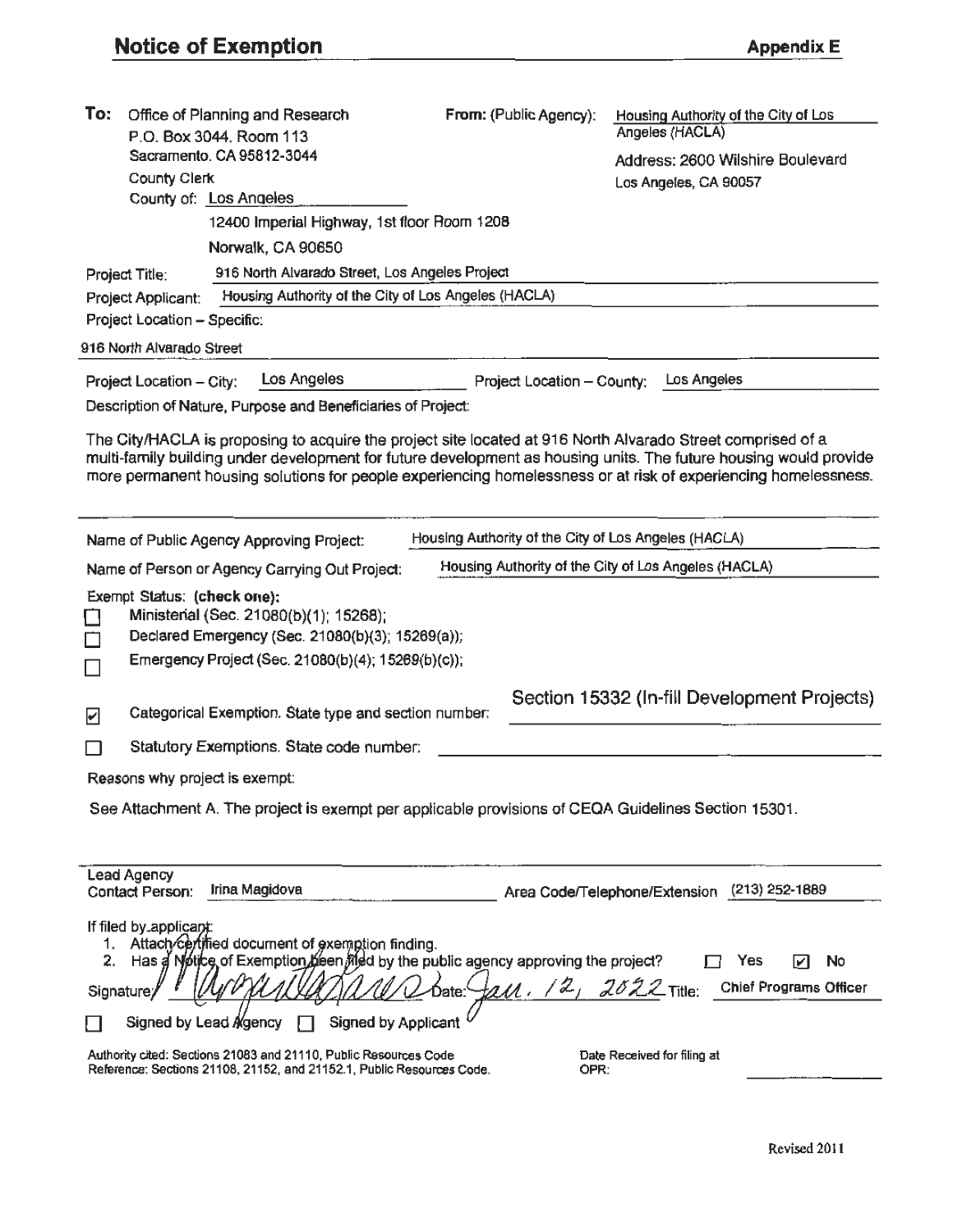

## **ATTACHMENT A**

## **BACKGROUND, PROJECT DESCRIPTION AND JUSTIFICATION FOR CEQA EXEMPTIONS**

# **1.0 PROJECT BACKGROUND**

The City of Los Angeles (City)/Housing Authority of the City of Los Angeles (HACLA) is proposing to remodel the existing multi-family building on the project site, located at 916 North Alvarado Street within the Echo Park neighborhood in the City of Los Angeles, to house individuals and households experiencing homelessness or at risk of experiencing homelessness as defined in Section 578.3 of Title 24 of the Code of Federal Regulations. The proposed project would be funded through Homekey Equity, a Residual Receipts loan from the City of Los Angeles, and HACLA's line of credit.

## **Homelessness in the City of Los Angeles and Los Angeles County**

The 2020 Greater Los Angeles Homeless Count counted 41,290 persons experiencing homelessness in the City of Los Angeles in January 2020, before the impacts of the Covid-19 pandemic occurred in California. The 2020 Count enumerated 66,436 persons experiencing homelessness in Los Angeles County. About 59 percent of people experiencing homelessness in Los Angeles County cited economic hardship as the main reason they became homeless.<sup>1</sup>

#### *Demographic Characteristics*

Select demographic data for persons experiencing homelessness in Los Angeles County identified by the 2020 Count is presented in **Table 1**.

#### **Table 1 SELECTED DEMOGRAPHIC INDICATORS, PERSONS EXPERIENCING HOMELESSNESS, LOS ANGELES COUNTY, JANUARY 2020**

|                                                                                     | <b>Numbers</b>     | <b>Percent of Total</b> |
|-------------------------------------------------------------------------------------|--------------------|-------------------------|
| African American                                                                    | 22,3891            | 33.7                    |
| Hispanic/Latino                                                                     | 23,9831            | 36.1                    |
| White                                                                               | 16,9411            | 25.5                    |
| Other Ethnic Groups/Multi-Racial                                                    | 3,122 <sup>1</sup> | 4.7                     |
| Senior (aged 62+)                                                                   | 6,290              | 9.5                     |
| Families (at least one adult over 18 with at least one<br>dependent child under 18) | 12,817             | 19.3                    |
| Veterans                                                                            | 3,902              | 5.9                     |
| Substance Abuse Disorder                                                            | 15,203             | 27.0 <sup>2</sup>       |
| Serious Mental Illness                                                              | 14,125             | 25.1 <sup>2</sup>       |
| Substance Abuse Disorder and/or<br>Serious Mental Illness                           | 23,051             | 41.0 <sup>2</sup>       |

<sup>1</sup> The numbers indicated were calculated from the countywide total (66,436) based on the percentages, and were not provided in the source document.

<sup>2</sup> The percentages indicated are of the population experiencing homelessness aged 18+, not the total population. **Source**: Los Angeles Homeless Services Authority, 2020. 2020 Greater Los Angeles Homeless Count Results. Accessed online a[t https://www.lahsa.org/news?article=726-2020-greater-los-angeles-homeless-count-results](https://www.lahsa.org/news?article=726-2020-greater-los-angeles-homeless-count-results) , accessed on September 9, 2020.

<span id="page-1-0"></span> $\mathbf{1}$ 1 Op Cit., Los Angeles Homeless Services Authority, 2020.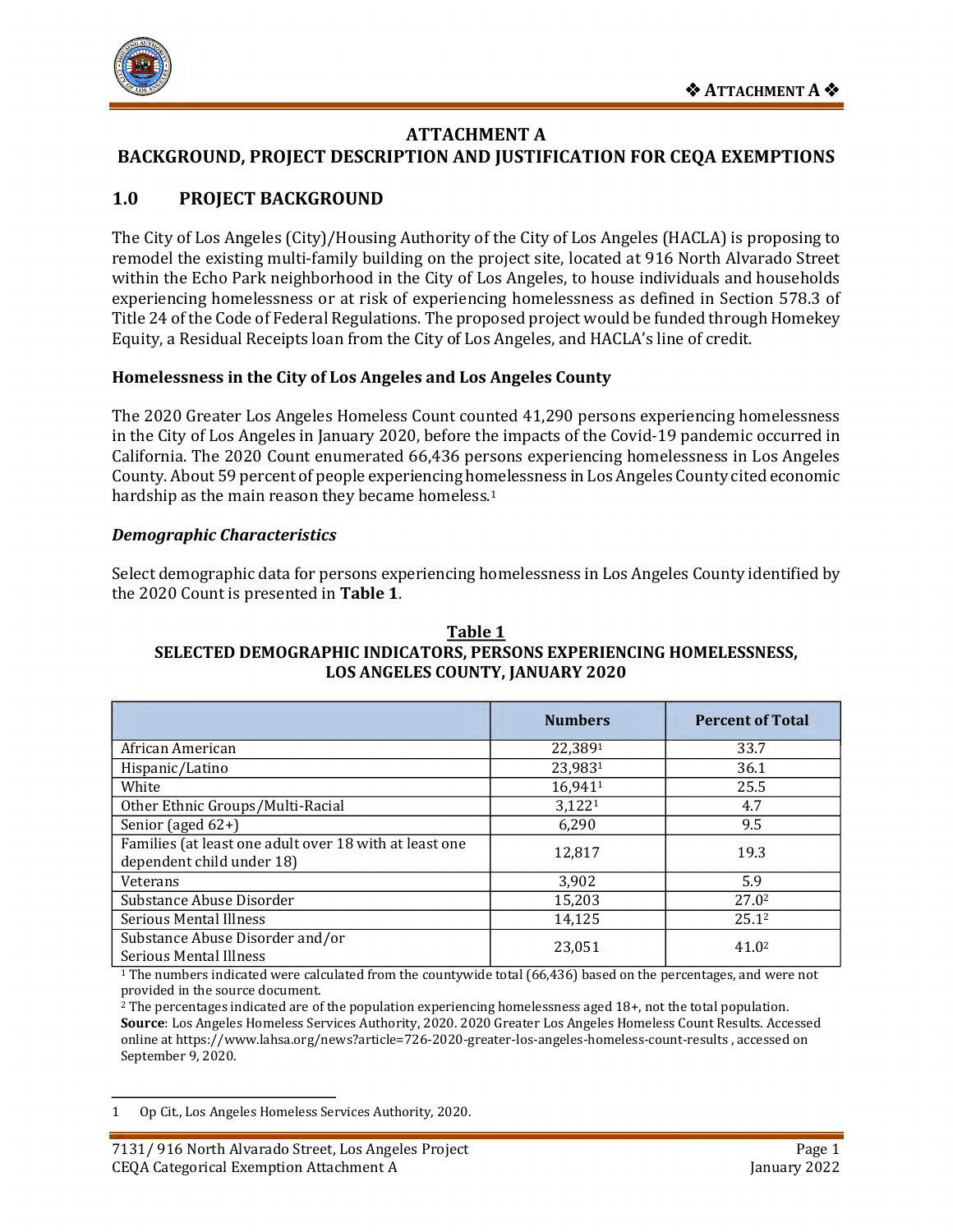

# **2.0 PROJECT DESCRIPTION**

The Housing Authority of the City of Los Angeles (HACLA) is proposing to purchase the project site, located at 916 North Alvarado Street within the Echo Park neighborhood in the City of Los Angeles, for future use as interim or permanent housing for persons experiencing homelessness. The project site currently consists of an affordable multi-family building under development, which would be five stories with 24 studio units, two one-bedroom units, one two-bedroom unit, a commercial space and 23 planned parking spaces. The project site is approximately 0.17-acre and its accessor parcel number (APN) is 5404004036.[2](#page-2-0) 

Refer to **Figures 1** and **2** below, which depict the project's location and existing site photographs.

## **General Plan Land Use and Zoning**

The project site has a General Plan land use designation of Community Commercial and a zoning designation of Commercial Zone (C2-1VL) (Refer to **Table 2**).[3](#page-2-1)

#### **Surrounding Development**

The project site is surrounded by a commercial shopping center and multi-family homes to the north, a multi-family building to the south, single- and multi-family homes to the east, and a school to the west.[4](#page-2-2) Refer to **Table 2**, which details the project site and surrounding area's General Plan land use and zoning designations.

<span id="page-2-1"></span><span id="page-2-0"></span> $\overline{2}$ 2 Zimas, 2021. Accessed online a[t http://zimas.lacity.org/.](http://zimas.lacity.org/) Accessed on December 16, 2021.

 $3$  Ibid.<br> $4$  Goog

<span id="page-2-2"></span><sup>4</sup> Google Earth Pro, 2021. Accessed on December 16, 2021.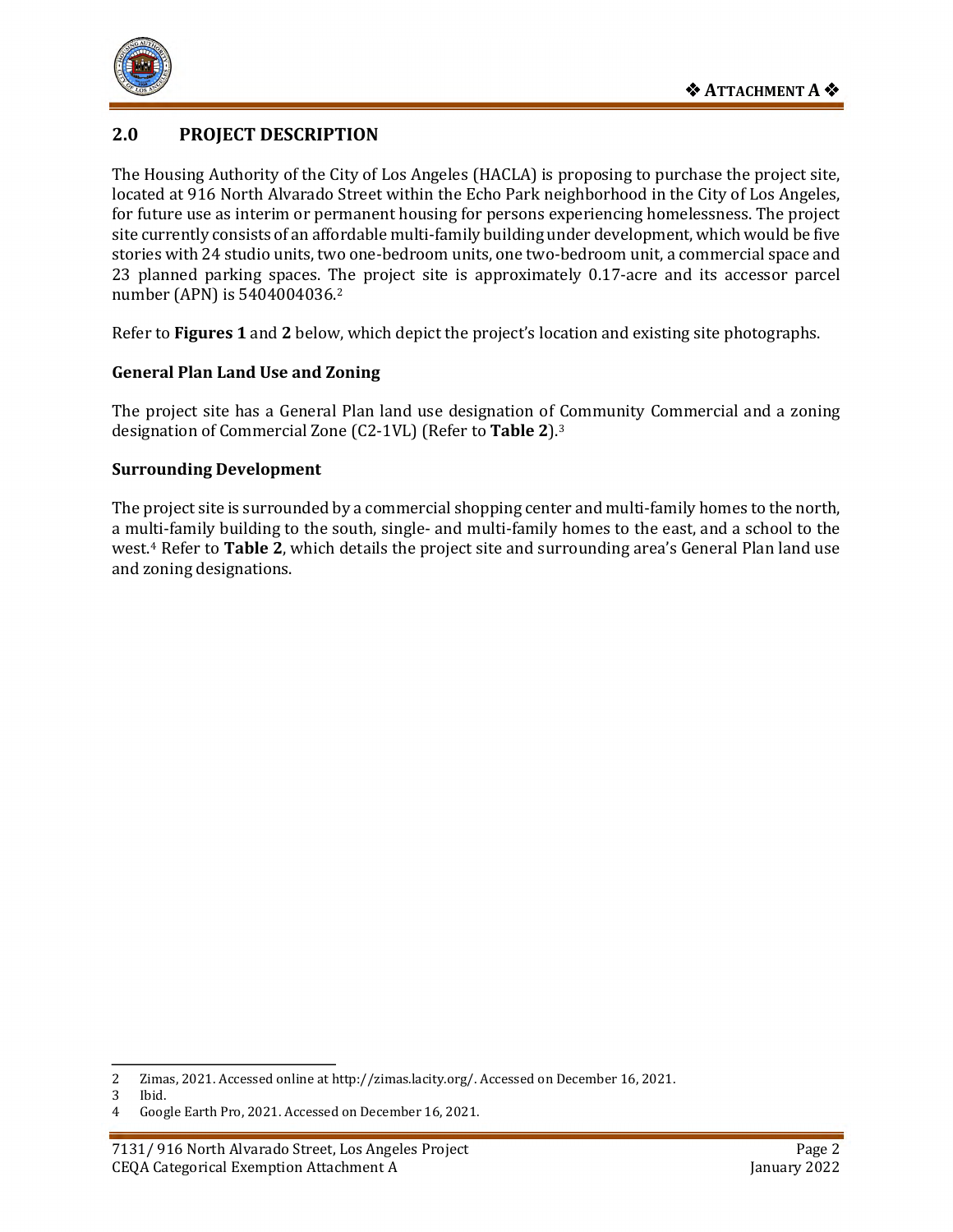



**Figure 1 PROJECT LOCATION MAP**

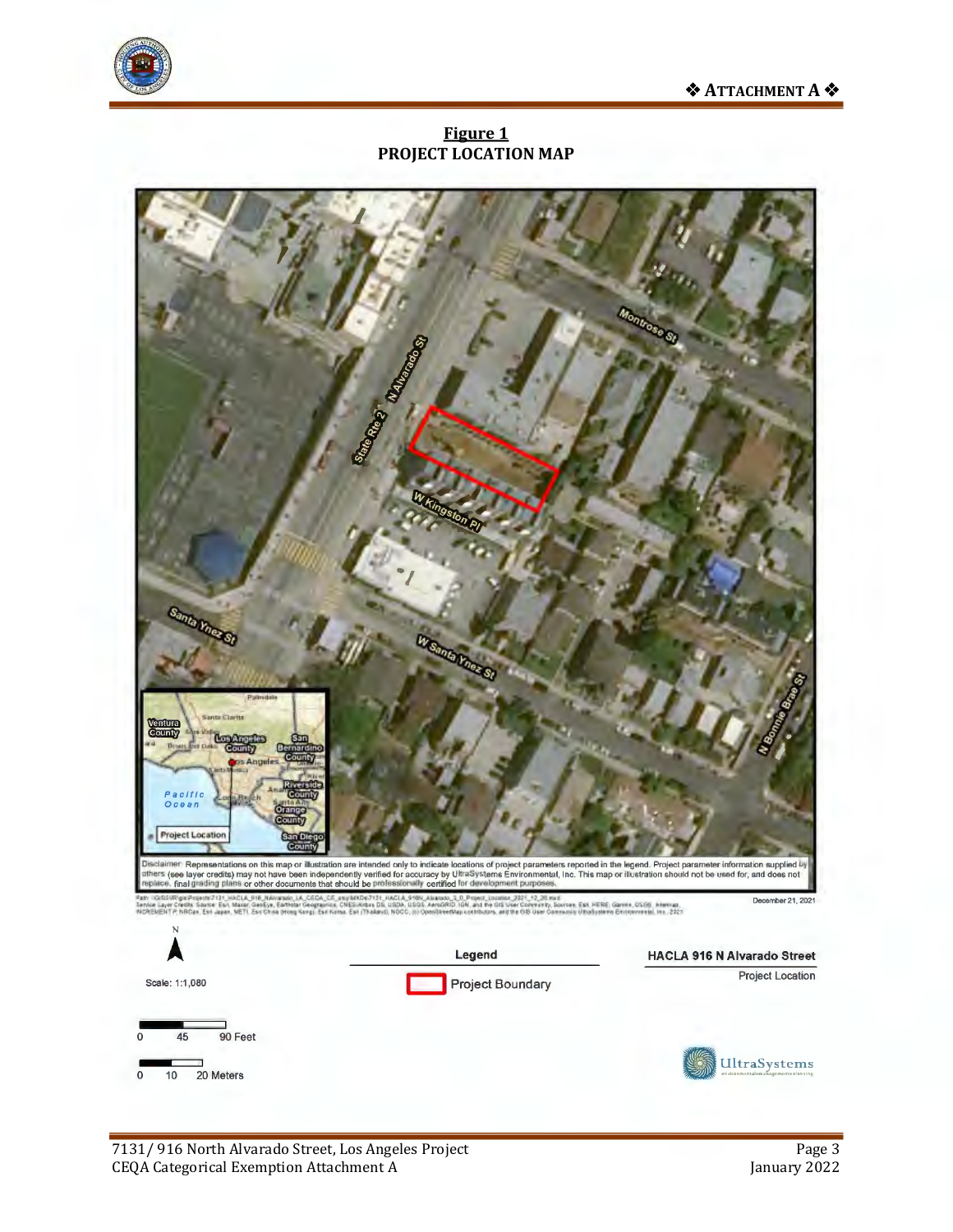



**Figure 2 PROJECT SITE PHOTOGRAPHS**



**Photo 1: View of the northern portion of the project site along North Alvarado Street.** 

**Source: Google Earth Pro, 2021**



**Photo 2: View of the western portion of the project site along North Alvarado Street.**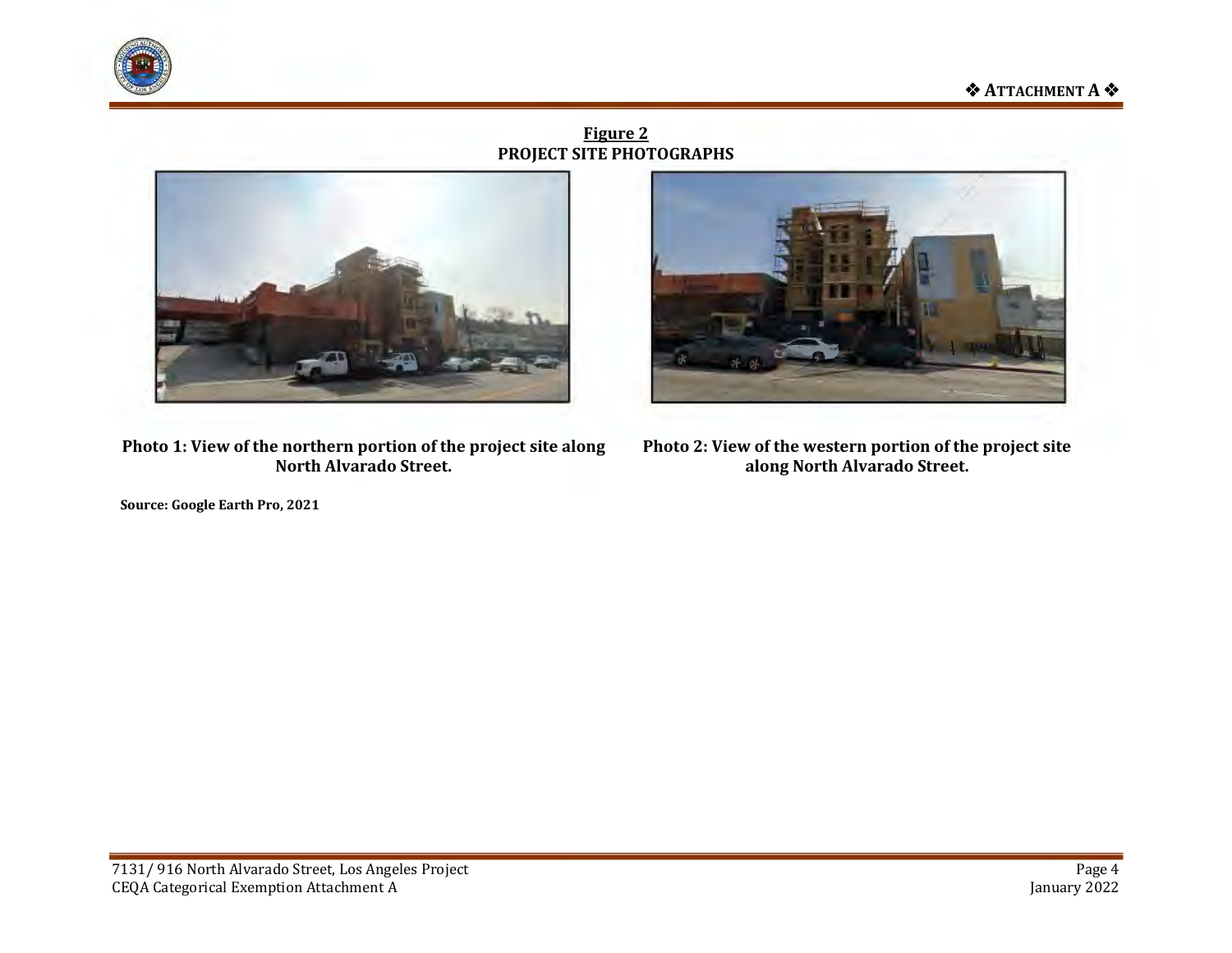



| <b>Table 2</b>                                               |
|--------------------------------------------------------------|
| EXISTING LAND USES FOR THE PROJECT SITE AND SURROUNDING AREA |

| <b>Location</b> | <b>General Plan Land Use</b>                                    | <b>Zoning Designation</b>                                                                 | <b>Existing Development</b>                             |
|-----------------|-----------------------------------------------------------------|-------------------------------------------------------------------------------------------|---------------------------------------------------------|
| Project Site    | <b>Community Commercial</b>                                     | Commercial Zone (C2-1VL)                                                                  | Multi-family building<br>under development              |
| North           | <b>Community Commercial</b><br>and Low Medium II<br>Residential | Commercial Zone (C2-1VL)<br>and Restricted Density<br>Multiple Dwelling Zone (RD2-<br>1VL | Commercial shopping<br>center and multi-family<br>homes |
| South           | <b>Community Commercial</b>                                     | Commercial Zone (C2-1VL)                                                                  | Multi-family building                                   |
| East            | Low Medium II<br>Residential                                    | <b>Restricted Density Multiple</b><br>Dwelling Zone (RD2-1VL)                             | Single- and multi-family<br>homes                       |
| West            | <b>Community Commercial</b>                                     | Commercial Zone (C2-1VL)                                                                  | School (Sandra Cisnero's<br>Learning Academy)           |

**Source**: Zimas, 2021. Accessed online at http://zimas.lacity.org/

#### **Project Operations**

The proposed project would acquire the project site. Although the project site is under construction and would develop 27 units that would be used as interim or permanent housing, the proposed project would only acquire the project site. Therefore, there would be no operational phase of the proposed project.

## **3.0 REASONS WHY THE PROJECT IS EXEMPT**

The proposed project is exempt from CEQA under one categorical exemption.

#### **Categorical Exemption**

#### **Class 32 (CEQA Guidelines Section 15332): In-fill Development Projects**

Class 32 consists of projects characterized as in-fill development meeting the conditions described in this section.

(a) The project is consistent with the applicable general plan designation and all applicable general plan policies as well as with applicable zoning designation and regulations.

(b) The proposed development occurs within city limits on a project site of no more than five acres substantially surrounded by urban uses.

(c) The project site has no value as habitat for endangered, rare or threatened species.

(d) Approval of the project would not result in any significant effects relating to traffic, noise, air quality, or water quality.

(e) The site can be adequately served by all required utilities and public services.